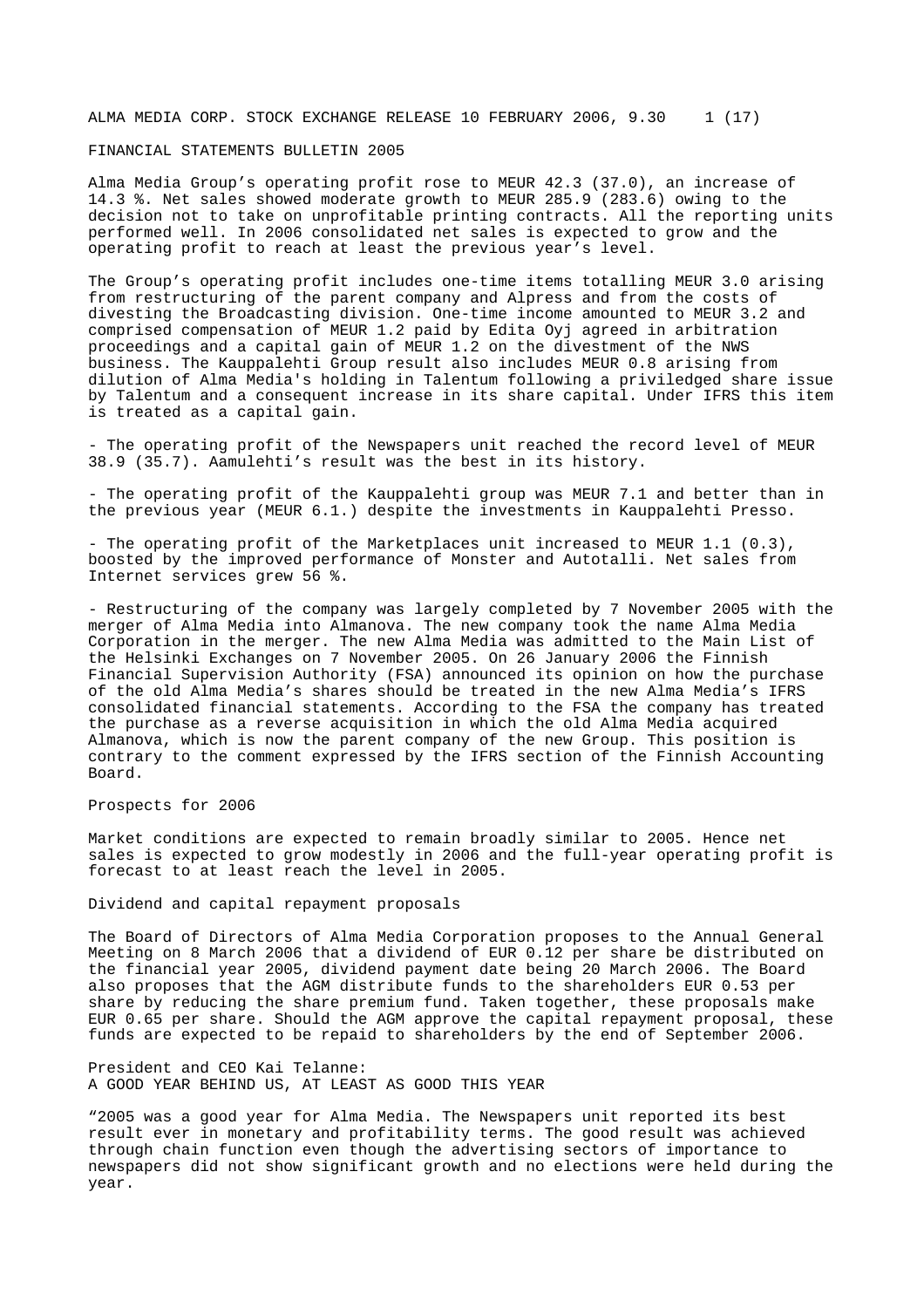"A second cause for satisfaction is the improvement in the Kauppalehti group's operating profit despite the Presso investments. Kauppalehti's media sales rose faster than growth in media advertising overall. Kauppalehti Presso has established its place in Finland's newspaper sector faster than we expected.

"Marketplaces continued to increase its net sales. Growth in classified internet marketplaces was 56 % for the whole year and their aggregate operating profit was clearly positive thanks to the pace shown by Monster and Autotalli. Their market shares and results are now visible in the entire Group's profitability. Alma Media intends to apply the same operating model that has proved successful in Finland to the faster growing economies in Finland's neighbouring countries.

"The Group's balance sheet is extremely strong. With its existing balance sheet Alma Media is well able to meet the needs of its shareholders while at the same time taking the action necessary to put its strategy of profitable growth into effect."

ALMA MEDIA GROUP'S FINANCIAL STATEMENTS BULLETIN JANUARY – DECEMBER 2005

Changes in Group structure compared to 2004

This release principally describes the continuing operations of Alma Media. Some of the tables also contain additional information on the Broadcasting business, which is treated as a discontinued operation. The division between continuing and discontinued operations has not been made in the comparative balance sheet at 31 December 2004.

The company's reporting units are Newspapers (formerly Alpress), Kauppalehti group (formerly Business Information Group), and Marketplaces (formerly Media Services). These form the continuing operations as defined by IFRS accounting practice.

Almanova Corporation was established on 27 January 2005. It was a party to the acquisition of the old Alma Media Group. Almanova made an exchange and purchase offer to shareholders of the old Alma Media which lasted from 30 March to 19 April 2005. Almanova and the old Alma Media were merged on 7 November 2005, a process described in more detail under 'Administration' below.

On 31 January 2005 a general meeting of the old Alma Media approved the plan proposed by the company's Board of Directors to sell the Broadcasting division for an enterprise value of at least MEUR 460. This divestment took place on 26 April 2005. The Broadcasting division is included in Alma Media's consolidated financial statements for the period 1 January to 30 April 2005, its figures being shown under Discontinued Operations.

The ePortti business was added to the Kauppalehti group on 1 July 2005. This business has annual net sales in the region of MEUR 2.

The NWS unit was divested from Marketplaces with effect from 1 October 2005. This business had net sales of approximately MEUR 4.5.

Consolidated net sales and result October-December 2005

Newspaper advertising declined by almost 7% during the final quarter. Alma Media's media sales grew by l.1 percent.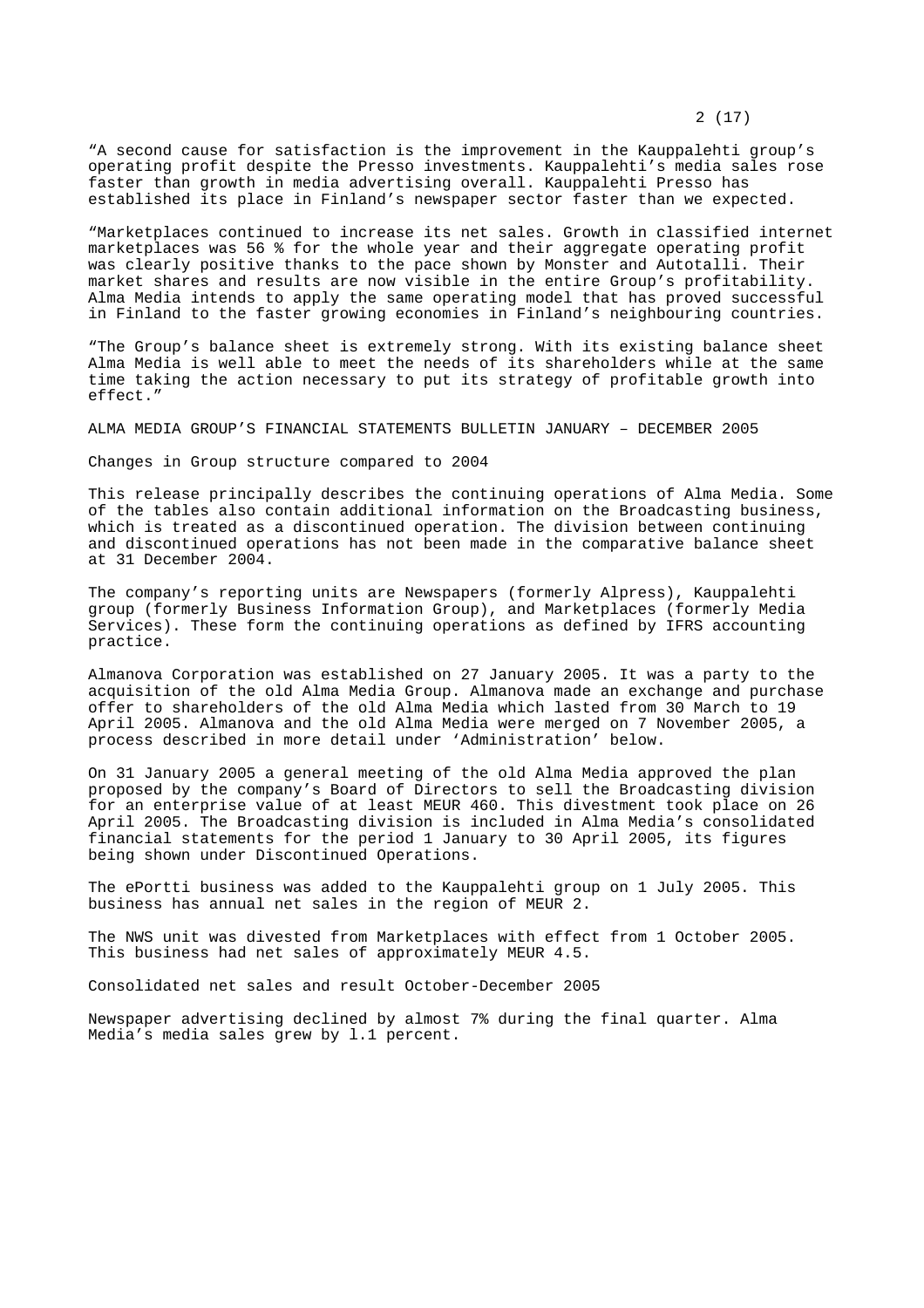The Group's net sales decreased slightly between October and December to MEUR 75.6 (76.5). The main reasons were a decline in external printing contracts placed with the Group and the fact that in the previous year the net sales of Marketplaces included the NWS business divested on 30 September 2005.

Net sales of Newspapers decreased to MEUR 55.4 (56.4). The Kauppalehti group's net sales rose to MEUR 15.9 (14.0) and net sales of Marketplaces' classified services increased to MEUR 4.3 (3.5).

The Group's operating profit improved between October and December to MEUR 14.7 (9.2). The operating profit of the Newspapers unit improved to MEUR 11.7 (10.4) and its operating margin of 21.1 % was the best in its history. The comparable operating profit of the Kauppalehti group more than doubled. The loss reported by Kauppalehti Presso decreased by MEUR 0.5. Moreover, Monster and Autotalli were particularly successful. Other factors improving the Group's operating profit were the savings achieved by dismantling the earlier divisional structure, and a MEUR 0.8 capital gain, entered in the Kauppalehti group accounts, arising from a dilution in Alma Media's holding in Talentum Oyj.

Consolidated net sales and result 2005

The Group's net sales remained virtually unchanged at MEUR 285.9 (283.6). Net sales of Newspapers declined slightly to MEUR 211.6 (212,4) owing to the termination of the unprofitable external printing contracts. Kauppalehti group raised its net sales to MEUR 53.8 (49.1) deriving this growth from higher net sales reported by the Lehdentekijät group and from the acquisition of the ePortti business on 1 July 2005. Net sales of Marketplaces grew, despite the NWS disposal, to MEUR 22.7 (21.3) due to its classified marketplaces.

The Group's operating profit rose to MEUR 42.3 (37.0), representing growth of 14.3 %. Buoyant business operations were supported by cost savings achieved through streamlining of the divisional and corporate structure. A significant part of the growth in operating profit came from the increase in the Newspapers unit's operating profit to MEUR 38.9 (35.7). Factors underlying this trend were Aamulehti's best result in its history, Satakunnan Kansa's improved profitability owing largely to the reduction of unprofitable printing activities, and the savings gained by dismantling the divisional structure. Kauppalehti group likewise reported an improved operating profit despite the costs of launching the new Kauppalehti Presso. Furthermore, Marketplaces showed an increase in operating profit to MEUR 1.1 (0.3), the main factor being improved profitability in the Monster and Autotalli services.

Net income for the period totalled MEUR 365.0, which included the capital gain, MEUR 324.5, on the disposal of the Broadcasting division.

#### Prospects for 2006

Market conditions are expected to remain broadly similar to 2005. Hence net sales is expected to grow modestly in 2006 and the full-year operating profit is forecast to at least reach the level in 2005.

### Market conditions

The factors underlying the Finnish economy largely favoured the newspaper sector. Low interest rates, a continuing good level of consumer confidence and declining unemployment all served to increase property, vehicle and recruitment advertising. On the other hand retail advertising, which is vital for this sector, stayed at the previous year's level and the volume of food industry advertising showed a marked decline. All in all, media advertising grew 3.3 %. Several new town and free papers were launched and this media group increased its sales by only 1.6 %. Online advertising grew by a further 42.1 %.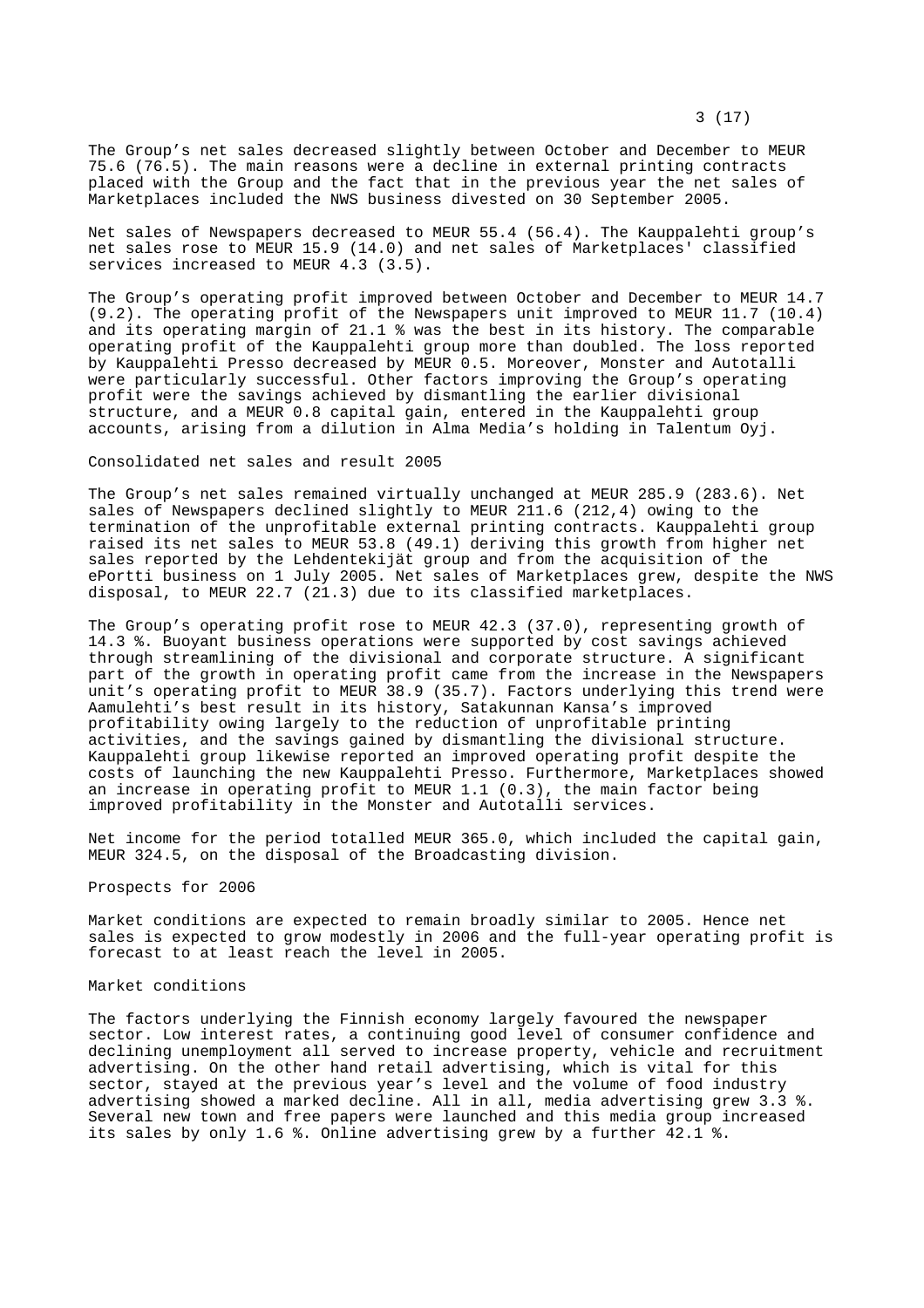Growth in GDP was only 2 % instead of the forecast 3 % owing to a paper industry dispute lasting from May to June. This dispute had no impact on newspaper publishers or the media market, however.

Monthly differences in business-to-business advertising were very large, rising by more than 10 % in the first quarter, remaining well below the previous year's level in the second quarter, and recovering again month by month towards the end of the year to almost the same level as at the start of the year.

# ALMA MEDIA GROUP

|                                           | 2005      | 2004      | 2005     | 2004     |
|-------------------------------------------|-----------|-----------|----------|----------|
| KEY INDICATORS (MEUR)                     | $10 - 12$ | $10 - 12$ | $1 - 12$ | $1 - 12$ |
| Net sales                                 | 75.6      | 127.9     | 348.5    | 465.7    |
| Operating profit without                  |           |           |          |          |
| capital gain on Broadcasting              | 14.7      | 13.1      | 46.0     | 52.1     |
| as % of net sales                         | 19.4      | 10.2      | 13.2     | 11.1     |
| Net financial expenses                    | 0.4       | 0.9       | $-1.4$   | 5.2      |
| as % of net sales                         | 0.5       | 0.7       | $-0.4$   | 1.1      |
| Share of associated company               |           |           |          |          |
| results                                   | 0.8       | $-1.6$    | 4.5      | $-3.0$   |
| Balance sheet total                       |           |           | 243.6    | 354.8    |
| Gross capital expenditure                 | 3.2       | 5.3       | 22.4     | 14.1     |
| as % of net sales                         | 4.2       | 4.1       | 6.4      | 3.0      |
| Equity ratio                              |           |           | 54.5     | 43.1     |
| Gearing, %                                |           |           | $-10.5$  | 53.5     |
| Interest-bearing net nebt                 |           |           | $-13.2$  | 79.2     |
| Interest-bearing liabilities              |           |           | 56.4     | 101.6    |
| Non-interest-bearing                      |           |           |          |          |
| liabilities                               |           |           | 60.4     | 105.3    |
| No. of employees on payroll,              |           |           |          |          |
| average (excluding delivery               |           |           |          |          |
| personnel)                                |           |           | 2 2 2 9  | 2 3 1 2  |
| No. of delivery personnel                 |           |           | 900      | 947      |
| Cash flow from operating                  |           |           |          |          |
| activities/share, EUR                     | 0.11      | 0.30      | 0.43     | 0.94     |
| Shareholders' equity/share,               |           |           |          |          |
| EUR                                       |           |           | 1.69     | 1.96     |
| Basic earnings/share, EUR                 | 0.16      | 0.08      | 4.89     | 0.41     |
| Diluted earnings/share, EUR               | 0.16      | 0.08      | 4.89     | 0.40     |
| Basic earnings/share, EUR,                |           |           |          |          |
| adjusted for capital gain                 | 0.16      | 0.08      | 0.53     | 0.41     |
| Diluted earnings/share, EUR,              |           |           |          |          |
| adjusted for capital gain                 | 0.16      | 0.08      | 0.53     | 0.40     |
| Market capitalization of<br>share capital |           |           | 573.0    | 715.5    |
|                                           |           |           |          |          |

Per share data in the comparison period have been adjusted to correspond with the number of shares in the new Alma Media Corporation (Almanova Corporation) to achieve comparability.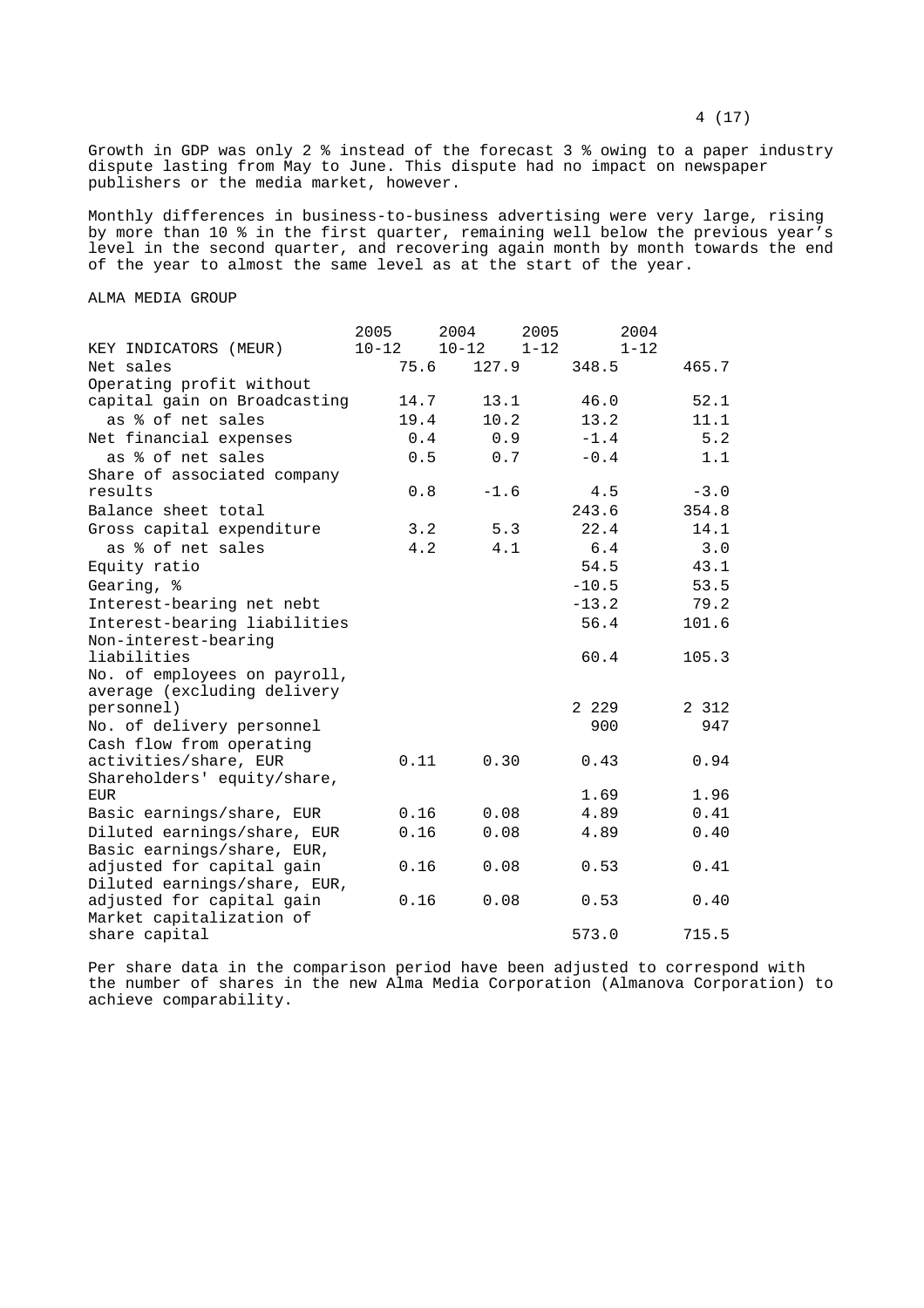| NET SALES BY SEGMENT (MEUR)  | 2005<br>$10 - 12$ | 2004<br>$10 - 12$ | 2005<br>$1 - 12$ | 2004<br>$1 - 12$ |         |
|------------------------------|-------------------|-------------------|------------------|------------------|---------|
| Ongoing operations:          |                   |                   |                  |                  |         |
| Newspapers                   |                   | 55, 4             | 56.4             | 211.6            | 212.4   |
| Kauppalehti Group            |                   | 15.9              | 14.0             | 53.8             | 49.1    |
| Marketplaces                 |                   | 5.1               | 5.7              | 22.7             | 21.3    |
| Other operations and         |                   |                   |                  |                  |         |
| eliminations                 |                   | $-0.8$            | 0.4              | $-2.2$           | 0.8     |
| Ongoing operations total     |                   | 75.6              | 76.5             | 285.9            | 283.6   |
| Discontinued operations      |                   |                   |                  |                  |         |
| total                        |                   |                   |                  | 67.2             | 195.4   |
| Adjustments and eliminations |                   |                   |                  | $-4.6$           | $-13.3$ |
| Total                        |                   |                   |                  | 348.5            | 465.7   |
|                              |                   |                   |                  |                  |         |
| OPERATING PROFIT/LOSS BY     | 2005              | 2004              | 2005             | 2004             |         |
| SEGMENT (MEUR)               | $10 - 12$         | $10 - 12$         | $1 - 12$         | $1 - 12$         |         |
| Ongoing operations:          |                   |                   |                  |                  |         |
| Newspapers                   |                   | 11.7              | 10.4             | 38.9             | 35.7    |
| Kauppalehti Group            |                   | 4.0               | 1.1              | 7.1              | 6.1     |
| Marketplaces                 |                   | 0.2               | $-0.1$           | 1.1              | 0.3     |
| Other operations and         |                   |                   |                  |                  |         |
| eliminations                 |                   | $-1.4$            | $-2.2$           | $-4.8$           | $-5.1$  |
| Ongoing operations total     |                   | 14.7              | 9.2              | 42.3             | 37.0    |
| Discontinued operations      |                   |                   |                  |                  |         |
| total                        |                   | 0.0               | 3.9              | 3.7              | 15.1    |
| Alma Media Group before      |                   |                   |                  |                  |         |
| capital gain on Broadcasting |                   | 14.7              | 13.1             | 46.0             | 52.1    |
| Capital gain on Broadcasting |                   |                   |                  | 324.5            |         |
| Total                        |                   | 14.7              | 13.1             | 370.5            | 52.1    |

In the segment texts the figures for the continuing operations are for the full year.

# NEWSPAPERS

The publishing activities of 35 newspapers are reported in the Newspapers group. The largest titles are Aamulehti and the tabloid Iltalehti.

| NEWSPAPERS              | 2005      | 2004      | 2005     | 2004     |
|-------------------------|-----------|-----------|----------|----------|
| Key figures (MEUR)      | $10 - 12$ | $10 - 12$ | $1 - 12$ | $1 - 12$ |
| Net sales               | 55.4      | 56.4      | 211.6    | 212.4    |
| Circulation sales       | 24.7      | 24.8      | 98.1     | 96.9     |
| Media advertising sales | 27.1      | 27.7      | 100.4    | 98.7     |
| Printing sales          | 2.2       | 2.7       | 8.0      | 11.6     |
| Other net sales         | 1.3       | 1.3       | 5.1      | 5.1      |
| Operating profit        | 11.7      | 10.4      | 38.9     | 35.7     |
| Operating margin, %     | 21.1      | 18.5      | 18.4     | 16.8     |
| Gross capital           |           |           |          |          |
| expenditure             | 2.0       | 0.9       | 7.3      | 3.8      |
| Personnel on average    |           |           |          |          |
| (workforce)             | 1 498     | 1 515     | 1 547    | 1 603    |
| Full-time personnel on  |           |           |          |          |
| average                 | 1 087     | 1 105     | 1 118    | 165      |

Alma Media is seeking to strengthen its competitive edge further by chaining the activities of all its newspapers. Seven chains started operations during the review year. The aim is to reach a higher level of operating profit by adopting best practices in all the newspapers. The chaining concept also applies to the Kauppalehti group and Marketplaces.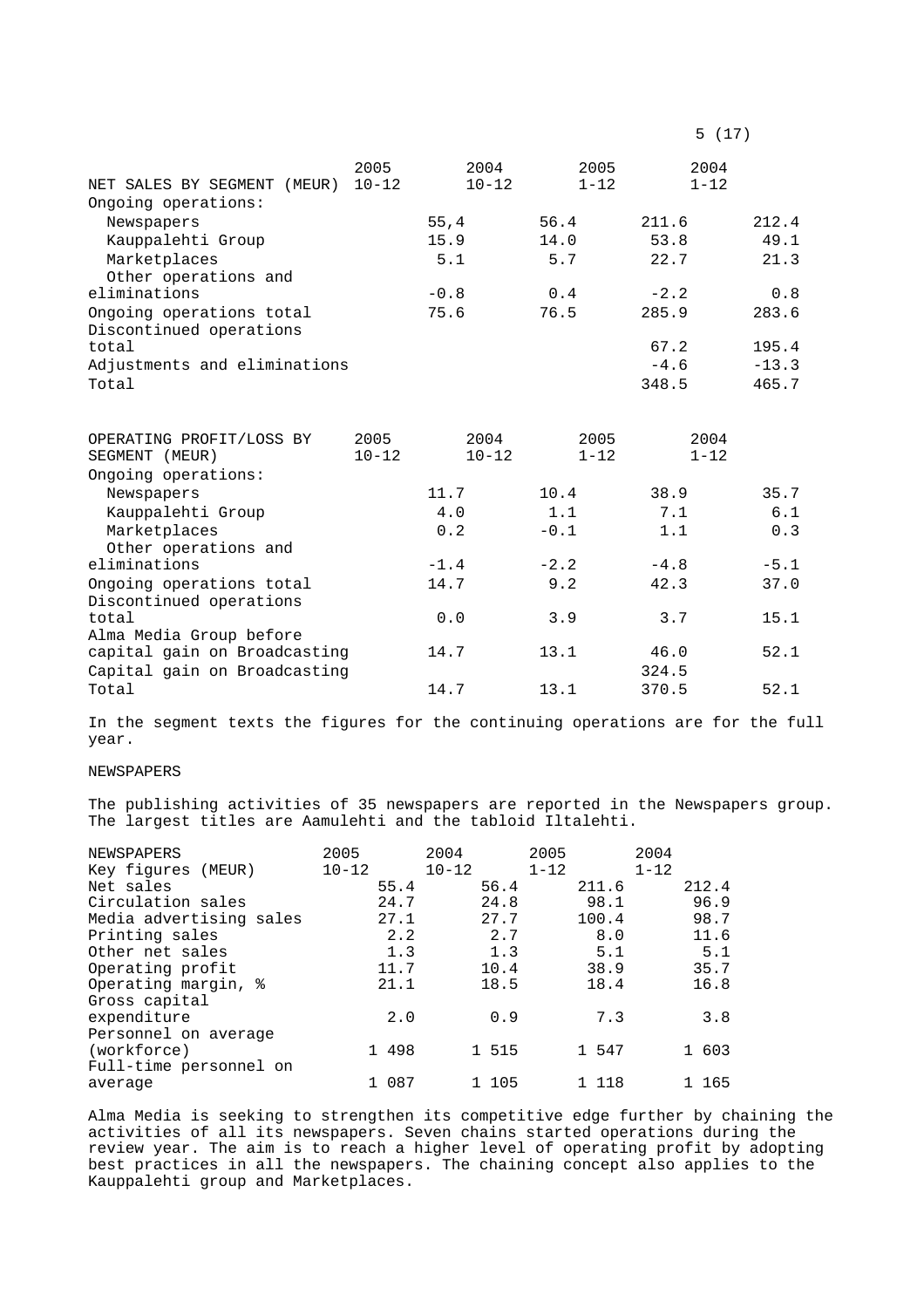Aamulehti's media sales grew by a modest 2 % but were nonetheless the best in the paper's history, as was its circulation sales. Costs were kept under control.

The afternoon tabloid circulation market was down by 1.9 % on the previous year but Iltalehti succeeded in raising its market share from 39.3 % to 39.7 %. An increase in the number of readers drove media advertising up by 7 %. Iltalehti and Iltalehti Online were redesigned. Iltalehti Online's media net sales showed an increase of 75 %.

Satakunnan Kansa improved its profitability and also managed a slight increase in its circulation. The printing plant's net sales fell sharply but profitability rose once production was stripped of unprofitable work. Net sales from all the printing plants fell by almost half.

The number of free papers published by the group grew by two during the period. Furthermore, the decision was announced in October to launch a new town paper in Tampere. Publication of this paper will start in February 2006.

#### KAUPPALEHTI GROUP

The Kauppalehti group specializes in producing business information. Its best known product is Kauppalehti.

| KAUPPALEHTI GROUP        | 2005      | 2004      | 2005     | 2004     |
|--------------------------|-----------|-----------|----------|----------|
| Key figures (MEUR)       | $10 - 12$ | $10 - 12$ | $1 - 12$ | $1 - 12$ |
| Net sales                | 15.9      | 14.0      | 53.8     | 49.1     |
| Circulation sales        | 6.2       | 5.6       | 22.4     | 20.2     |
| Media advertising sales  | 6.9       | 6.4       | 23.1     | 21.1     |
| Other net sales          | 2.9       | 2.0       | 8.4      | 7.7      |
| Operating profit         | 3.9       | 1.1       | 7.1      | 6.1      |
| Operating margin, %      | 24.7      | 7.9       | 13.2     | 12.4     |
| Gross capital            | 0.2       | 1.0       | 8.1      | 1.9      |
| expenditure              |           |           |          |          |
| Personnel on average     | 420       | 413       | 418      | 402      |
| (workforce)              |           |           |          |          |
| Talentum Oyj's net sales | 34.3      | 28.9      | 103.3    | 96.4     |
| $\star$ )                |           |           |          |          |
| Talentum Oyj's operating | 3.9       | 4.9       | 9.2      | 9.9      |
| profit *)                |           |           |          |          |

\*) includes ongoing operations only

Net sales of the Kauppalehti group rose 9.7 %. The growth was derived from media sales, which increased 9.4 %. Growth was strongest in media sales of Kauppalehti Online, up 35 %.

The group's comparable operating profit managed modest growth despite the negative impact of Kauppalehti Presso, which depressed the result by MEUR 1.5. The group also recorded MEUR 0.8 arising from dilution of Kauppalehti's holding in Talentum following a priviledged share issue by Talentum and consequent increase in share capital. Under IFRS this item is treated as a capital gain. Changes in the Kauppalehti publications were planned and partly put into effect during the review year. Circulation sales of Kauppalehti Presso continued to go well but it took until October-November for media sales to show a good result.

Since 1 July 2005 the group has also included the ePortti business, which specializes in sales of online databases for use by public authorities and enterprises. From the same date Kauppalehti has also owned a 49 % stake in the direct marketing company TietoEnator 121 Oy.

The associated company Talentum Oyj (holding 29.9 %) contributed MEUR 5.5 (1.9) to Alma Media's result between January and December.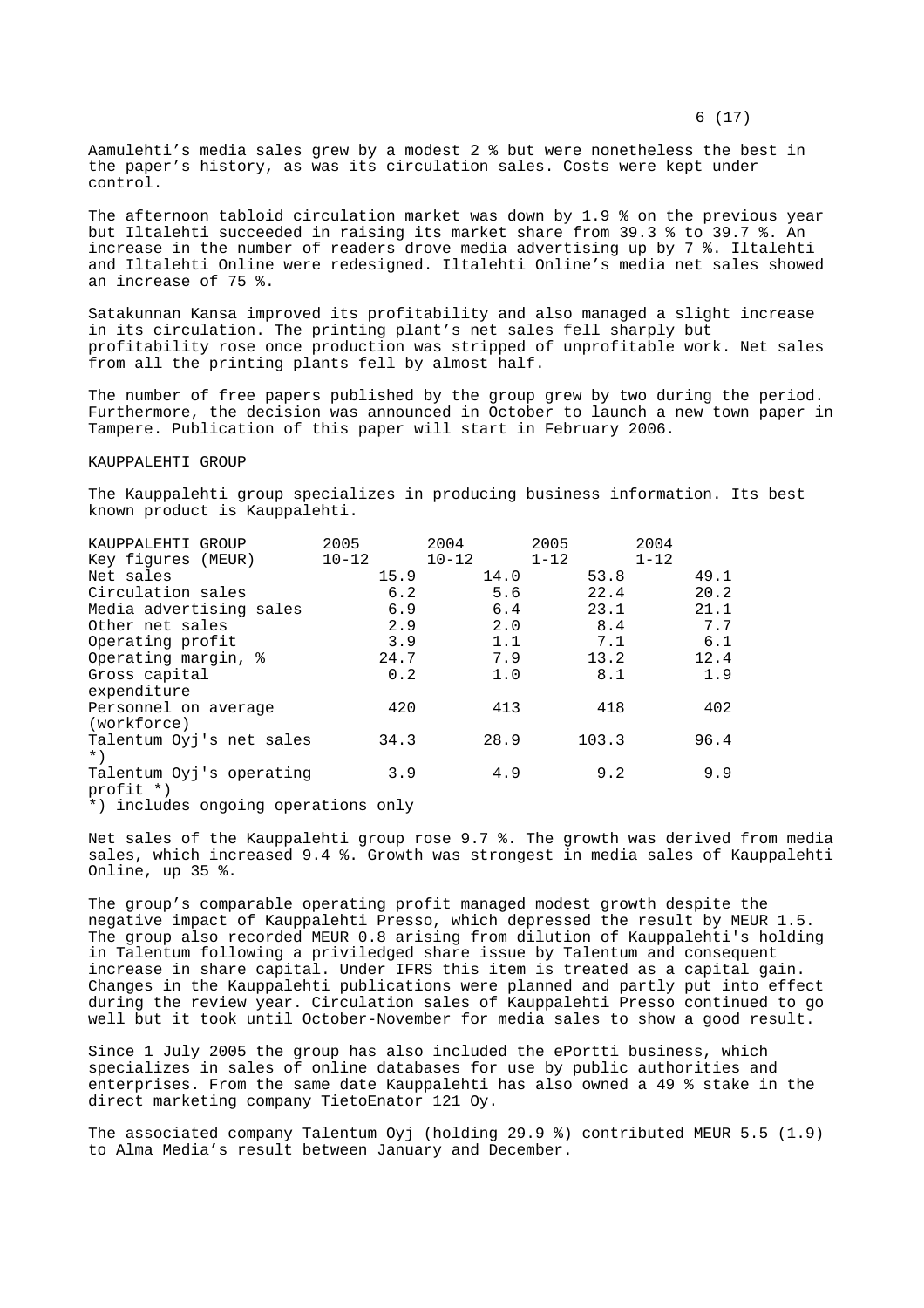## MARKETPLACES

The units reported within Marketplaces are its classified services (both online and printed). These services are Etuovi.com (home-buying), Autotalli.com (used cars), Monster.fi (recruitment), Mascus.com (heavy machinery), and City24 (homebuying) in the Baltic countries. Reporting in the first nine months of the year also included the NWS business, which provided technology services for interactive media. This business was sold to Plenware Oy on 30 September 2005.

| MARKETPLACES<br>Key figures (MEUR) | 2005<br>$10 - 12$ |        | 2004<br>$10 - 12$ |     | 2005<br>$1 - 12$ |        | 2004<br>$1 - 12$ |        |
|------------------------------------|-------------------|--------|-------------------|-----|------------------|--------|------------------|--------|
| Net sales                          |                   | 5.1    |                   | 5.7 |                  | 22.7   |                  | 21.3   |
| Net sales of classified            |                   | 4.3    |                   | 3.5 |                  | 16.9   |                  | 12.7   |
| services                           |                   |        |                   |     |                  |        |                  |        |
| Net sales of IT systems            |                   | 0.7    |                   | 2.0 |                  | 6.0    |                  | 7.6    |
| Net sales of New Ventures          |                   | 0.0    |                   | 0.5 |                  | 0.1    |                  | 1.4    |
| Operating profit                   |                   | 0.2    | $-0.1$            |     |                  | 1.1    |                  | 0.3    |
| Operating margin, %                |                   | 3.5    |                   |     |                  | 4.9    |                  | 1.4    |
| Gross capital investment           |                   | 0.8    |                   | 1.1 |                  | 3.5    |                  | 2.0    |
| Personnel on average               |                   | 91     |                   | 118 |                  | 109    |                  | 115    |
| (workforce)                        |                   |        |                   |     |                  |        |                  |        |
| Acta Print Oy's net sales          |                   | 20.1   | 20.9              |     |                  | 78.4   |                  | 83.1   |
| Acta Print Oy's operating          |                   | $-3.4$ | $-1.7$            |     |                  | $-2.8$ |                  | $-5.3$ |
| profit/loss                        |                   |        |                   |     |                  |        |                  |        |

Net sales of Marketplaces rose vigorously from MEUR 0.3 to MEUR 1.1. Net sales of the online (Internet) marketplaces grew 56 % during the year. Monster.fi increased 93 % and Autotalli.com 81 %. Etuovi.com showed growth of 27 %.

Marketplaces has a central role to play in Alma Media's internationalization strategy. In January 2005 Alma Media acquired City24, the property portal in Estonia. This service was extended to Latvia in the summer and to Lithuania in October. City24's net sales rose 74 % on the previous year.

The associated company Acta Print Oy (holding 36 %) contributed MEUR -1.7  $(-6.1)$ to Alma Media Group's pretax profit between January and December.

### BROADCASTING

The Broadcasting business was sold on 20 April 2005.

| BROADCASTING             | 2005    |      | 2004     |       |
|--------------------------|---------|------|----------|-------|
| Key figures (MEUR)       | $1 - 4$ |      | $1 - 12$ |       |
| Net sales                |         | 66.8 |          | 195.4 |
| Operating profit         |         | 3.7  |          | 15.1  |
| Operating margin, %      |         | 5.5  |          | 7.7   |
| Gross capital investment |         | 2.7  |          | 5.2   |
| Personnel on average     |         |      |          |       |
| (workforce)              |         | 526  |          | 516   |
| TV4 AB's net sales       |         | 90.3 |          | 254.4 |
| TV4 AB's operating       |         |      |          |       |
| profit                   |         | 0.5  |          | 4.4   |
|                          |         |      |          |       |

The 2005 figures cover the period 1 January – 30 April 2005.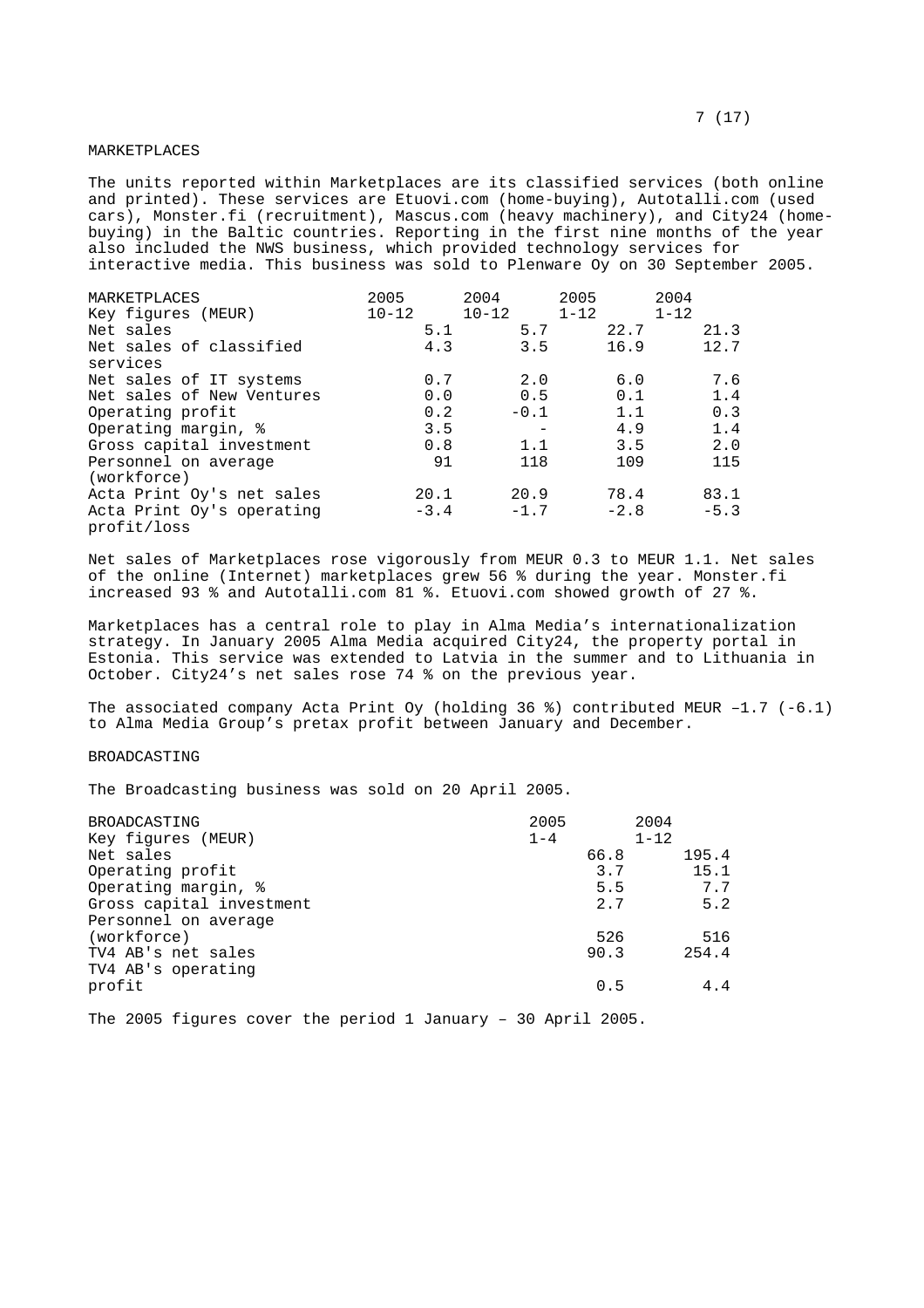#### Balance sheet and financial position

The Group's balance sheet totalled MEUR 243.6 at the end of December. Cash flow before financing activities, MEUR 21.7 (44.9), was considerably lower than one year earlier. The comparison year included several one-time items that affected cash flow including tax rebates and proceeds from the disposal of investments. Cash flow after financing operations was MEUR  $-438.1$  ( $-42.7$ ) and included loan repayments and the purchases of the shares redeemed in Almanova's exchange and purchase offer and share redeemed from Bonnier & Bonnier AB and Proventus Industrier AB. With respect to discontinued operations, the main factor was cash flow of MEUR 460 arising from the Broadcasting divestment.

### Capital expenditure

Gross capital expenditure amounted to MEUR 19.7 (8.9). Roughly 42 % of the total went on shares in Group companies. In other respects capital expenditure related to normal maintenance and replacement items.

#### Administration

Almanova Corporation was established on 27 January 2005 and recorded in the Trade Register on 3 February 2005. The company was party to the acquisition of the old Alma Media Group. The members of the Board of Directors between 27 January and 28 April 2005 were Matti Rantanen (chairman), Axel Cedercreutz and Jorma Leinonen. The company's president was Eero Mörä and the auditors were KPMG Oy Ab, under the supervision of principal auditor Mauri Palvi.

An extraordinary general meeting of Almanova shareholders on 23 March 2005 approved a merger plan calling for the merger of the old Alma Media with Almanova. This would be executed by dissolving the old Alma Nedia and transferring its assets and liabilities to Almanova.

Almanova's public exchange and purchase offer for the shares of the old Alma Media started on 30 March and ended on 19 April 2005. The terms of this offer are described under 'Alma Media Share' below.

Almanova was listed on the Pre List of the Helsinki Exchanges on 28 April 2005. Since its listing the members of the Board of Directors, elected by an extraordinary general meeting on 23 March 2005, have been Kari Stadigh (chairman), Matti Kavetvuo (deputy chairman), Lauri Helve, Matti Häkkinen and Harri Suutari. Since listing on the Pre-List, the company's president and chief executive officer has been Kai Telanne.

Almanova signed a MEUR 100 commercial paper programme on 8 September 2005 allowing the company to issue papers with a maturity of less than one year. The new programme replaces the MEUR 75 commercial paper programme of the old Alma Media.

The old Alma Media and Almanova were scheduled to merge on 3 October 2005. The merger was postponed, however, when Almanova was made aware in September 2005 that the Finnish Financial Supervision Authority (FSA) had decided to reconsider how Almanova's purchase of the Alma Media shares should be treated in Almanova's forthcoming consolidated financial statements in compliance with International Financial Reporting Standards (IFRS).

At the same time Almanova announced it would postpone the previously agreed purchase of the Alma Media shares from Bonnier & Bonnier AB and Proventus Industrier AB as well as the listing of the Almanova share on the Main List of the Helsinki Exchanges.

Although the FSA had not yet given its final ruling, the merger of Almanova and Alma Media was executed on 7 November 2005.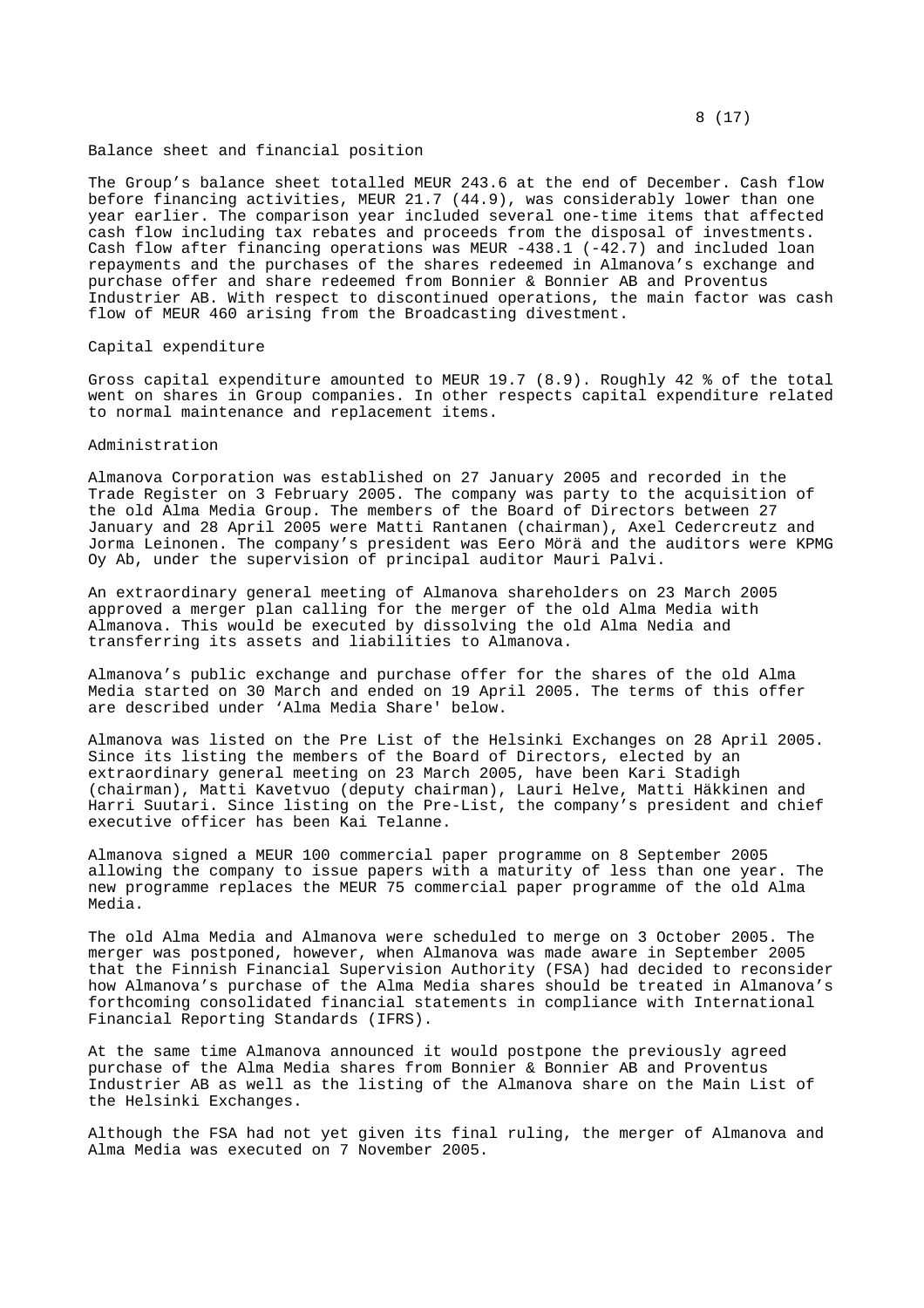The shares held by Bonnier & Bonnier and Proventus Industrier AB were transferred to Almanova in a block transaction on 2 November 2005, after which the old Alma Media became a subsidiary of Almanova with a holding of 52.7 %. The shares and options of the old Alma Media held by Almanova, and the shares of the old Alma Media acquired from Bonnier & Bonnier and Proventus AB, were cancelled in the merger. The new company took the name Alma Media Corporation.

The company applies the recommendations (entry into force on July 1, 2004) prepared by HEX Plc, the Central Chamber of Commerce of Finland and the Confederation of Finnish Industry and Industry EK concerning the corporate governance of listed companies, subject to the following derogations:

1. Nomination committee (Recommendation 31) Within the Alma Media Group, this committee is known as the Election Committee. The Board of Directors does not appoint members to the committee; the committee's members are appointed from the company's principal shareholders.

2. Compensation committee (Recommendations 25 and 34) The Board of Directors does not appoint members to the Compensation Committee; under the Board of Directors' rules of procedure, the members of the committee are the Chairman and Deputy Chairman of the Board of Directors.

The company's corporate governance is given in full, and regularly updated, on the company's website at http://www.almamedia.fi/corporategovernancesta.

The company applies the Insider Guidelines of the Helsinki Exchanges that came into force on 1 January 2006.

The Alma Media share

The main points of Almanova's exchange and purchase offer were as follows:

- The old Alma Media will sell the Broadcasting division to a company owned by Bonnier & Bonnier AB and Proventus Industrier AB for an enterprise value of MEUR 460.

- Bonnier & Bonnier AB and Proventus Industrier AB will sell their holdings in the old Alma Media to Almanova.

- Almanova will make a public exchange and purchase offer to all shareholders except the above mentioned.

- In this offer EUR 14.00 will be paid for each Series I share (EUR 6.50 in cash and the remainder in Almanova shares), and EUR 12.00 for each Series II share (EUR 5.60 in cash and the remainder in Almanova shares), as well as EUR 29.00 for each 1999A warrant and EUR 25.70 for each 1999B warrant.

- After this, the old Alma Media will be merged with Almanova. The new company will continue under the name Alma Media Corporation to engage in newspaper publishing, business information and classified marketplaces.

All in all 13.03 % of Alma Media's share capital and 4.69 % of the total number of votes was transferred to Almanova as a result of this exchange and purchase offer including the new shares subscribable under the option rights transferred to Almanova. The option rights were cancelled and were not exercised to subscribe for new shares.

The new Almanova shares were entered on 29 April 2005 in the book-entry accounts of the Alma Media shareholders who had accepted the exchange and purchase offer, and on the same date those who had accepted the exchange and purchase offer were paid their cash consideration.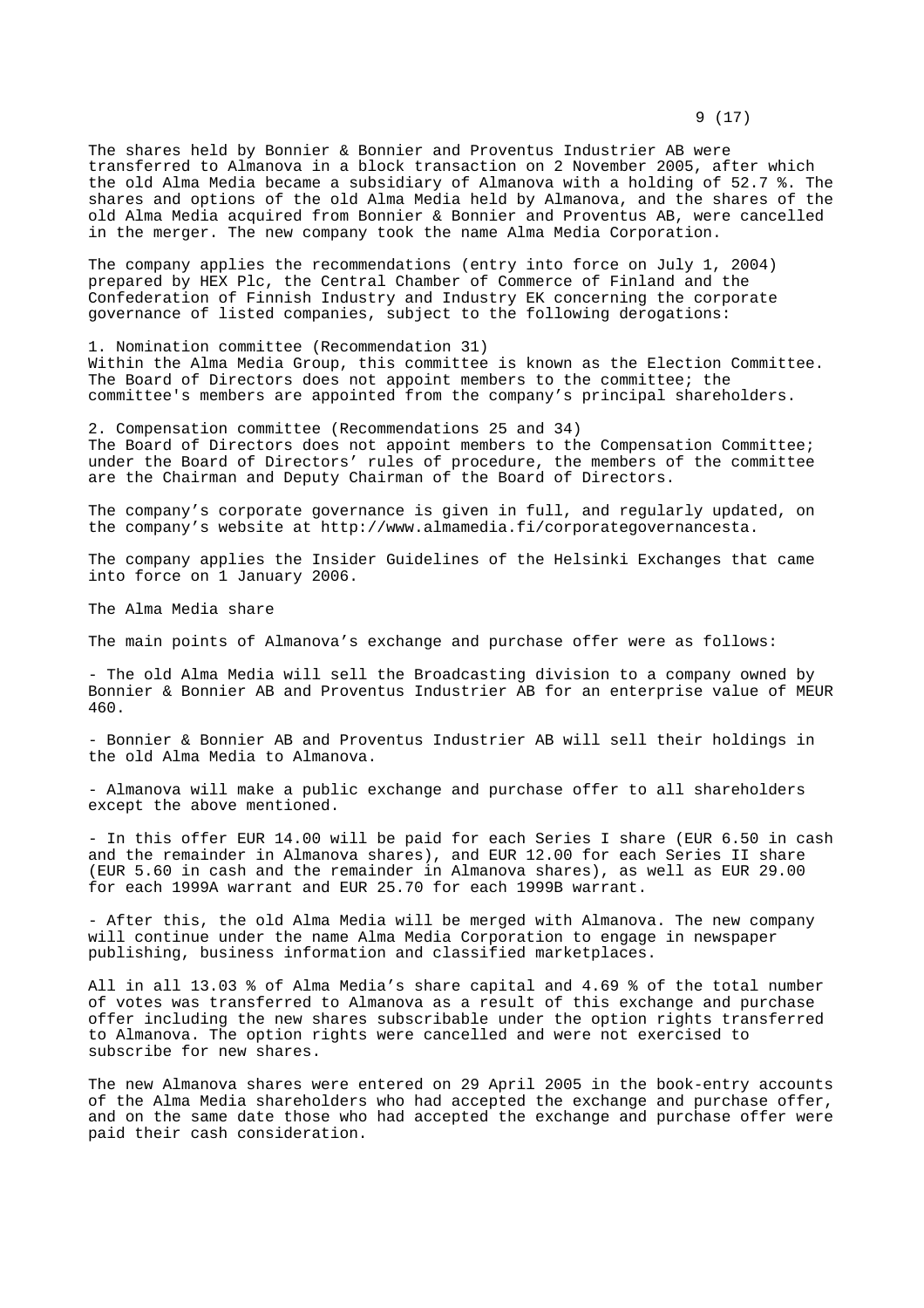#### Merger consideration on 7 November 2005

Under the merger plan, the consideration for the shareholders of the old Alma Media would be paid in new shares issued by Almanova. The shareholders of Alma Media would receive seven (7) shares of Almanova for three (3) Series I shares of Alma Media and two (2) shares of Almanova for each (1) Series II share of Alma Media. Where the holding of Series I shares of a shareholder in Alma Media was not divisible by three, the shareholder would receive monetary consideration of 14.00 euros per each Series I share in Alma Media exceeding the highest number of shares divisible by three.

## Listings

Almanova was admitted to the Pre-list of the Helsinki Stock Exchange on 28 April 2005. The company had one shares series and 8,950,816 shares.

Following the merger the company was listed under the name of Alma Media Corporation on the Main List of the Helsinki Stock Exchange on 7 November 2005. The company has one share series and 74,612,523 shares. The company's fully paid up and registered share capital totalled 44,767,513.80 euros on the balance sheet date.

# Share performance and trading

Trading in the new Alma Media's share has been lively and the share price has been rising strongly. Altogether 10.1 million shares, or 13.5 % of the total, were traded between 7 November and 31 December 2005. The lowest price in the period was EUR 6.55 (10 November 2005) and the highest was EUR 7.75 (29 December 2005). The closing price was EUR 7.68.

The market capitalization of the company on 30 December 2005 was MEUR 573.0.

The company had 3,620 shareholders in book-entry accounts on the balance sheet date. Nominee-registered shares totalled 21,007,475, or 28.2 % of the total number of shares.

## Liquidity providing agreement

Alma Media Corporation and eQ Pankki Oy have made a liquidity providing contract under which eQ Pankki Oy guarantees bid and ask prices for the shares with a maximum spread of 3% during 85% of the exchange's trading hours. The contract applies to a minimum of 2,000 shares, which corresponds to 40 share lots.

#### Flagging notices

In conjunction with the merger on 7 November 2005 Varma Mutual Pension Insurance Company's holding of Alma Media's share capital and votes was below one-tenth (1/10) of the total and Kaleva Mutual Insurance Company's holding exceeded onetwentieth (1/20) of the total.

Capital Group's holding of Alma Media's share capital and votes exceeded onetwentieth (1/20) of the total on 24 November 2005.

Oy Herttaässä Ab's holding of the share capital and shares exceeded onetwentieth of the total on 19 December 2005.

# Environmental impact

Alma Media's operations have a small direct impact on the environment given the nature of the company's business. The company is committed to promoting the principles of sustainable development and encourages its business units and personnel to apply them actively. Its printing plants, for example, endeavour to keep the maculature paper to the minimum and in 2005 maculature paper was reduced by about 10 %. Dyes remaining after press cleaning are sent to hazardous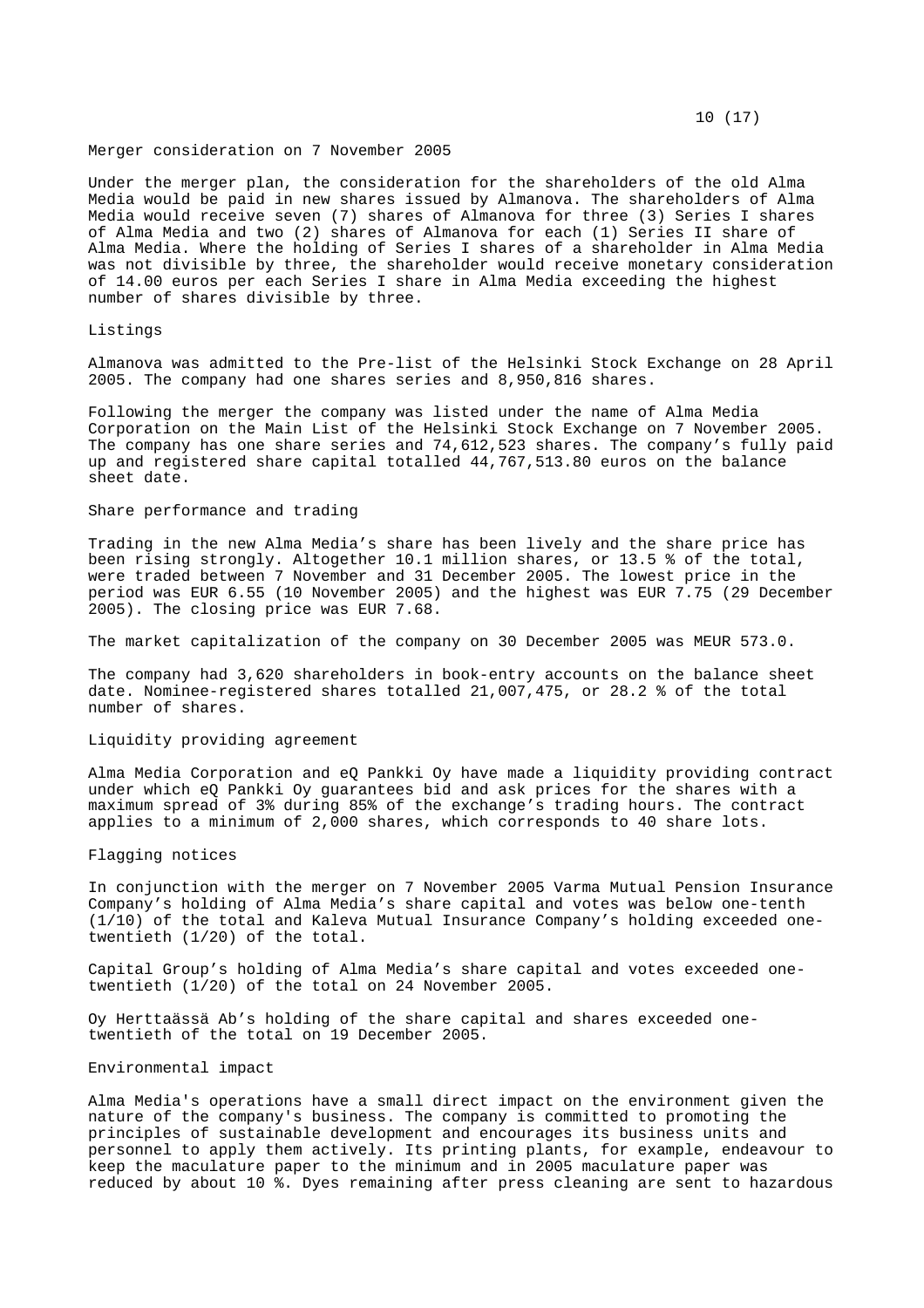waste treatment plants for disposal. In 2004 the waste paper collection system in Finland collected 73 % of all waste paper, an outstanding result by European standards.

# Dividend and capital repayment proposal

The Board of Directors of Alma Media Corporation proposes to the Annual General Meeting on 8 March 2006 that a dividend of EUR 0.12 per share be distributed on the financial year 2005, dividend payment date being 20 March 2006. The Board also proposes that the AGM distribute funds to the shareholders EUR 0.53 per share by reducing the share premium fund. Taken together, these proposals make EUR 0.65 per share. Should the AGM approve the capital repayment proposal, these funds are expected to be repaid to shareholders by the end of September 2006.

## Subsequent events

On 26 January 2006 the Finnish Financial Supervision Authority announced its opinion concerning the treatment of the purchase of the old Alma Media's shares in the IFRS consolidated financial statements of the new Alma Media. The FSA has decided to treat this purchase as a reverse acquisition in which the acquiring company was the old Alma Media Corporation and the company being acquired was Almanova Corporation, the latter being the new Group's parent company, Alma Media Corporation.

|                                                              | 2005      | 2004      |         | 2005     | 2004     |
|--------------------------------------------------------------|-----------|-----------|---------|----------|----------|
| INCOME STATEMENT (MEUR)                                      | $10 - 12$ | $10 - 12$ |         | $1 - 12$ | $1 - 12$ |
| Ongoing operations:                                          |           |           |         |          |          |
| NET SALES                                                    | 75.6      |           | 76.5    | 285.9    | 283.6    |
| Other operating income                                       |           | 1.3       | 0.5     | 5.2      | 2.9      |
| Operating expenses                                           | $-59.8$   |           | $-66.4$ | $-238.2$ | $-237.9$ |
| Depreciation and writedowns                                  |           | $-2.4$    | $-1.4$  | $-10.5$  | $-11.6$  |
| OPERATING PROFIT                                             |           | 14.7      | 9.2     | 42.3     | 37.0     |
| Financial income and expenses                                |           | $-0.4$    | 0.0     | 2.7      | $-0.1$   |
| Associated companies, share of                               |           |           |         |          |          |
| results                                                      |           | 0.8       | $-2.8$  | 4.5      | $-3.6$   |
| PROFIT BEFORE TAXES                                          |           | 15.1      | 6.4     | 49.5     | 33.3     |
| Income taxes                                                 |           | $-3.0$    | $-4.2$  | $-10.5$  | $-11.8$  |
| PROFIT FROM ONGOING OPERATIONS                               |           | 12.1      | 2.2     | 39.0     | 21.5     |
| Result from discontinued<br>operations                       | $-0.1$    |           | 3.4     | 1.4      | 8.6      |
| Capital gain on Broadcasting                                 |           |           |         | 324.5    |          |
| NET PROFIT FOR THE PERIOD                                    | 12.0      |           | 5.6     | 365.0    | 30.1     |
|                                                              |           |           |         |          |          |
| Distribution                                                 |           |           |         |          |          |
| To parent company owners                                     | 12.0      |           | 5.4     | 364.6    | 29.2     |
| To minority holders                                          |           | 0.0       | 0.2     | 0.4      | 0.9      |
| Basic earnings/share, EUR, ongoing                           |           |           |         |          |          |
| operations                                                   | 0.16      |           | 0.03    | 0.52     | 0.30     |
| Diluted earnings/share, EUR,                                 |           |           |         |          |          |
| ongoing operations                                           | 0.16      |           | 0.03    | 0.52     | 0.29     |
| Basic earnings/share, EUR,                                   |           |           |         |          |          |
| discontinued operations, incl.                               |           |           |         |          |          |
| capital gain on Broadcasting<br>Diluted earnings/share, EUR, |           |           | 0.05    | 4.37     | 0.11     |
| discontinued operations, incl.                               |           |           |         |          |          |
| capital gain on Broadcasting                                 |           |           | 0.05    | 4.37     | 0.11     |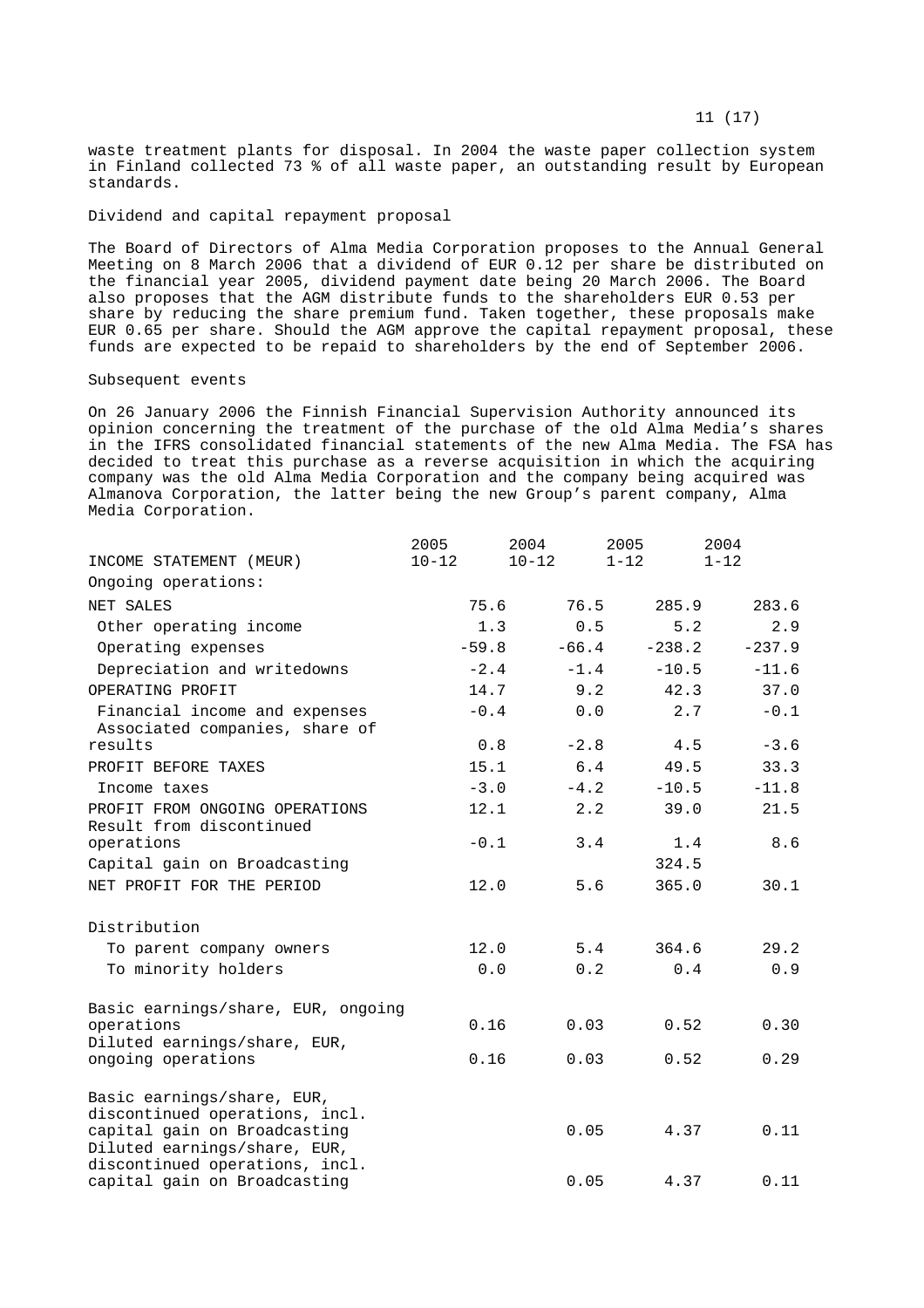| INCOME STATEMENTS OF COMPARATIVE YEAR BY QUARTER (MEUR)                               | 2004              |         | 2004             | 2004    | 2004      |
|---------------------------------------------------------------------------------------|-------------------|---------|------------------|---------|-----------|
| INCOME STATEMENT                                                                      | $1 - 3$           |         | $4 - 6$          | $7 - 9$ | $10 - 12$ |
| Ongoing operations:                                                                   |                   |         |                  |         |           |
| NET SALES                                                                             |                   | 67.3    | 72.7             | 67.1    | 76.5      |
| Other operating income                                                                |                   | 1.2     | 0.5              | 0.7     | 0.5       |
| Operating expenses                                                                    |                   | $-57.5$ | $-59.6$          | $-54.4$ | $-66.4$   |
| Depreciation and writedowns                                                           |                   | $-2.9$  | $-3.1$           | $-4.2$  | $-1.4$    |
| OPERATING PROFIT                                                                      |                   | 8.1     | 10.5             | 9.2     | 9.2       |
| Financial income and expenses<br>Associated companies, share of                       |                   | 0.1     | $-0.1$           | $-0.1$  | 0.0       |
| results                                                                               |                   | $-0.4$  | $-0.4$           | 0.0     | $-2.8$    |
| PROFIT BEFORE TAXES                                                                   |                   | 7.8     | 10.0             | 9.1     | 6.4       |
| Income taxes                                                                          |                   | $-1.3$  | $-3.4$           | $-2.9$  | $-4.2$    |
| PROFIT FROM ONGOING OPERATIONS<br>Result from discontinued                            |                   | 6.5     | 6.6              | 6.2     | 2.2       |
| operations                                                                            |                   | $-1.7$  | 6.9              | 0.0     | 3.4       |
| NET PROFIT FOR THE PERIOD                                                             |                   | 4.8     | 13.5             | 6.2     | 5.6       |
| Distribution                                                                          |                   |         |                  |         |           |
| To parent company owners                                                              |                   | 4.8     | 13.1             | 5.9     | 5.4       |
| To minority holders                                                                   |                   | 0.0     | 0.4              | 0.3     | 0.2       |
| Basic earnings/share, EUR, ongoing<br>operations                                      |                   | 0.09    | 0.09             | 0.09    | 0.03      |
| Diluted earnings/share, EUR,<br>ongoing operations                                    |                   | 0.09    | 0.09             | 0.08    | 0.03      |
| Basic earnings/share, EUR,<br>discontinued operations<br>Diluted earnings/share, EUR, |                   | $-0.02$ | 0.09             | 0.00    | 0.04      |
| discontinued operations                                                               |                   | $-0.02$ | 0.09             | 0.00    | 0.04      |
| RECONCILIATION OF NET PROFIT 10-12/2004<br>FAS/IFRS (MEUR)                            |                   |         |                  |         |           |
|                                                                                       | 2004<br>$10 - 12$ |         | 2004<br>$1 - 12$ |         |           |
| Net profit for the period FAS<br>Reversal of goodwill                                 |                   | 4.1     | 21.1             |         |           |
| amortization (IFRS 3)<br>Reversal of goodwill                                         |                   | 1.2     | 4.7              |         |           |
| amortization included in results<br>of associated companies (IAS 28)                  |                   | 1.3     | 5.7              |         |           |
| Finance leases (IAS 17)                                                               |                   | 0.0     | $-0.1$           |         |           |
| Income taxes (IAS 12)                                                                 |                   | 0.0     | $-0.3$           |         |           |
| Share-based payments (IFRS 2)                                                         |                   | $-1.0$  | $-1.0$           |         |           |
| Net profit for the period IFRS                                                        |                   | 5.6     | 30.1             |         |           |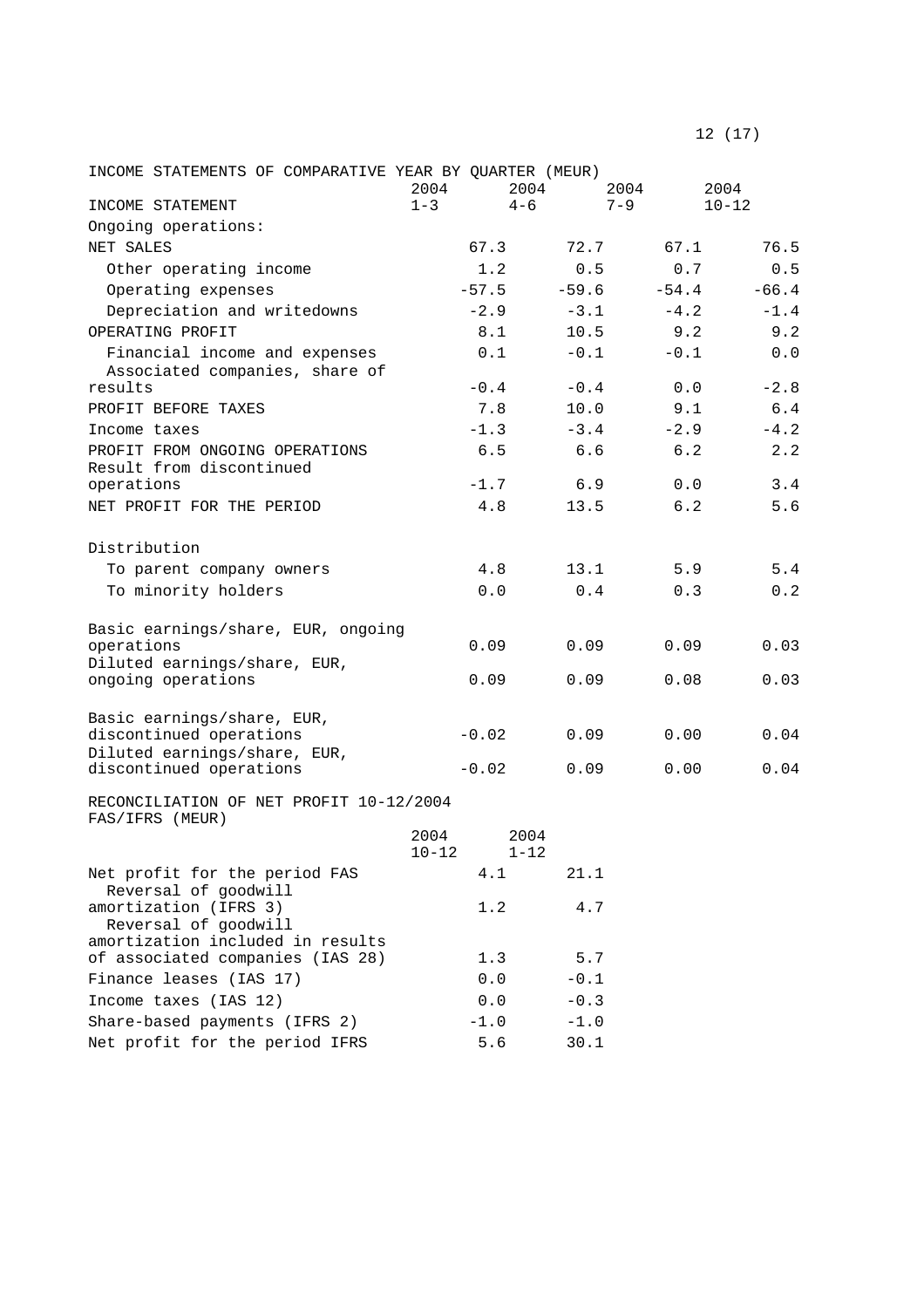| BALANCE SHEET (MEUR)             | 31.12.2005 31.12.2004 |       |  |  |
|----------------------------------|-----------------------|-------|--|--|
| ASSETS                           |                       |       |  |  |
| NON-CURRENT ASSETS               |                       |       |  |  |
| Tangible assets                  | 60.6                  | 87.1  |  |  |
| Intangible assets                | 7.4                   | 61.1  |  |  |
| Goodwill                         | 18.9                  | 18.7  |  |  |
| Holdings in associated companies | 40.4                  | 102.3 |  |  |
| Other investments                | 6.6                   | 7.3   |  |  |
| Deferred tax assets              | 4.8                   | 5.0   |  |  |
| Other receivables                | 5.3                   | 7.2   |  |  |
| CURRENT ASSETS                   |                       |       |  |  |
| Inventories                      | 1.6                   | 2.0   |  |  |
| Accounts receivable and other    |                       |       |  |  |
| receivables                      | 28.5                  | 41.6  |  |  |
| Cash and bank                    | 69.6                  | 22.5  |  |  |
| ASSETS TOTAL                     | 243.6                 | 354.8 |  |  |

The division between ongoing and discontinued operations has not been made in the comparative balance sheet at 31 December 2004; instead, each balance sheet item includes the relevant Broadcasting items.

| BALANCE SHEET (MEUR)           | 31.12.2005 31.12.2004 |       |
|--------------------------------|-----------------------|-------|
| SHAREHOLDERS' EOUITY AND       |                       |       |
| LIABILITIES                    |                       |       |
| Shareholders' equity belonging |                       |       |
| to parent company owners       | 126.2                 | 145.8 |
| Minority interest              | 0.5                   | 2.1   |
| SHAREHOLDERS' EOUITY TOTAL     | 126.7                 | 147.9 |
| LIABILITIES                    |                       |       |
| Deferred tax liabilities       | 1.5                   | 3.5   |
| Non-current liabilities        | 31.3                  | 82.6  |
| Current liabilities            | 84.0                  | 120.9 |
| SHAREHOLDERS' EQUITY AND       |                       |       |
| LIABILITIES TOTAL              | 243.6                 | 354.8 |
|                                |                       |       |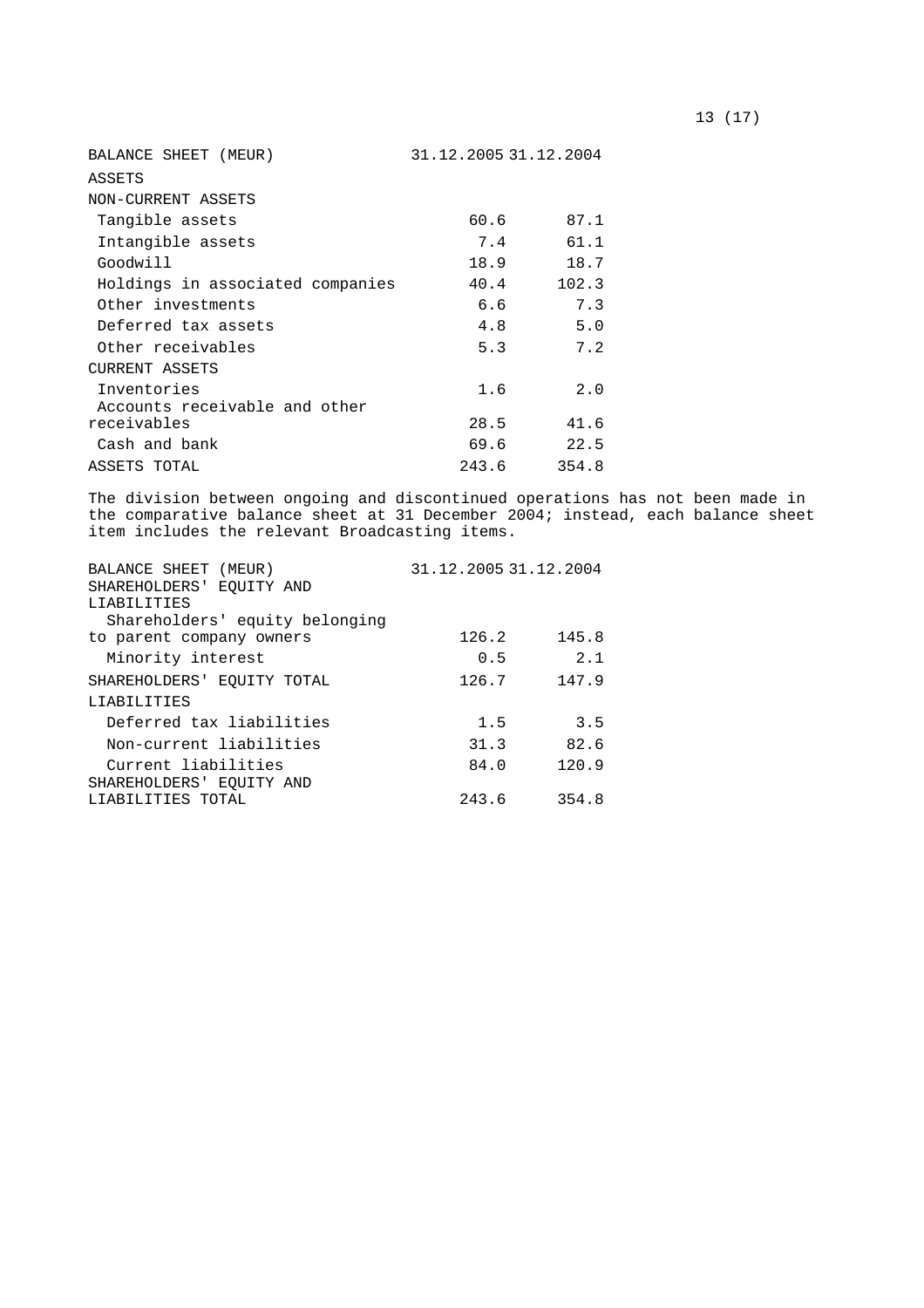$14 \t(17)$ 

RECONCILIATION OF SHAREHOLDERS' EQUITY 1.1.-31.12.2005

|                                                                |       |         |             |                           | $Re-$                 |                                            |                   |                        |          |
|----------------------------------------------------------------|-------|---------|-------------|---------------------------|-----------------------|--------------------------------------------|-------------------|------------------------|----------|
|                                                                |       | Share   |             | Share                     | tained Parent         |                                            |                   |                        |          |
| MEUR                                                           |       | al      | issue fund  | capit Share premium earn- | ings total            | company,                                   | interest total    | Minority Equity,       |          |
| Equity 1.1.2005                                                |       |         | $26.5$ 1.8  | 50.8                      | 66.8                  | 145.8                                      | 2.1               | 147.9                  |          |
| Share options used                                             |       |         | $0.9 - 1.8$ | 9.7                       |                       | 8.7                                        |                   |                        | 8.7      |
| Almanova's                                                     |       |         |             |                           |                       |                                            |                   |                        |          |
| establishment                                                  |       |         | 0.1         | 0.9                       |                       | 1.0                                        |                   |                        | 1.0      |
| Almanova's rights issue                                        |       |         |             |                           |                       |                                            |                   |                        |          |
| 28 April                                                       |       |         | 5.2         | 47.4                      |                       | 52.7                                       |                   |                        | 52.7     |
| Almanova's rights issue                                        |       |         |             |                           |                       |                                            |                   |                        |          |
| 7 November                                                     |       | 39.4    |             | 405.6                     |                       | 445.0                                      |                   | 445.0                  |          |
| Merger and impact of                                           |       |         |             |                           |                       |                                            |                   |                        |          |
| reverse acquisition                                            |       | $-27.3$ |             |                           | $-470.4 -393.2$       | $-890.9$                                   |                   | $-890.9$               |          |
| Share exchange and<br>listing costs                            |       |         |             | $-1.6$                    |                       | $-1.6$                                     |                   | $-1.6$                 |          |
| Items recognized                                               |       |         |             |                           |                       |                                            |                   |                        |          |
| directly by associated<br>companies in equity                  |       |         |             |                           | 0.8                   | 0.8                                        |                   |                        | 0.8      |
| Minority interest in                                           |       |         |             |                           |                       |                                            |                   |                        |          |
| divested subsidiaries                                          |       |         |             |                           |                       |                                            | $-1.8$            |                        | $-1.8$   |
| Dividend payment in                                            |       |         |             |                           |                       |                                            |                   |                        |          |
| subsidiaries                                                   |       |         |             |                           |                       |                                            | $-0.1$            |                        | $-0.1$   |
| Other changes                                                  |       |         |             |                           | 0.1                   | 0.1                                        |                   |                        | 0.1      |
| Net profit in the                                              |       |         |             |                           |                       |                                            |                   |                        |          |
| period                                                         |       |         |             |                           | 364.6                 | 364.6                                      |                   | 0.4<br>365.0           |          |
| Equity 30.12.2005                                              |       | 44.8    |             | 42.4                      | 39.0                  | 126.2                                      | 0.5               | 126.7                  |          |
|                                                                |       |         |             |                           |                       |                                            |                   |                        |          |
| CALCULATION OF CHANGES TO SHAREHOLDERS' EQUITY 1.1.-30.12.2004 |       |         |             | Accum-                    |                       |                                            |                   |                        |          |
|                                                                |       |         |             | ulated                    |                       | $Re-$                                      |                   | Minor- Share-          |          |
|                                                                |       |         | Share       | trans-                    | Fair                  |                                            | tained Parent ity |                        | holders' |
|                                                                | Share |         |             | Share premium lation      |                       | value earn-                                |                   | company inter- equity, |          |
| MEUR                                                           |       |         |             |                           |                       | capital issue fund difference reserve ings | total             | est                    | total    |
| Equity at                                                      |       |         |             |                           |                       |                                            |                   |                        |          |
| 1.1.2004                                                       | 26.5  |         | 50.6        |                           | $-0.3$                | 0.6<br>76.9                                | 154.3             | 1.4                    | 155.7    |
| Sale of financial                                              |       |         |             |                           |                       |                                            |                   |                        |          |
| assets available for<br>sale                                   |       |         |             |                           |                       | $-0.6$                                     | $-0.6$            |                        | $-0.6$   |
| Change in                                                      |       |         |             |                           |                       |                                            |                   |                        |          |
| translation                                                    |       |         |             |                           |                       |                                            |                   |                        |          |
| difference                                                     |       |         |             |                           | $0.3$                 |                                            | 0.3               | $-0.2$                 | $0\,.1$  |
| Dividend                                                       |       |         |             |                           |                       |                                            |                   |                        |          |
| payment                                                        |       |         |             |                           |                       |                                            |                   |                        |          |
| Subscribed                                                     |       |         |             |                           |                       |                                            |                   |                        |          |
| using warrants                                                 |       | 1.8     |             |                           |                       |                                            | 1.8               |                        | 1.8      |
| Share options                                                  |       |         |             |                           |                       |                                            |                   |                        |          |
| exercised                                                      |       |         | $0.2$       |                           |                       |                                            | 0.2               |                        | $0.2$    |
| Dividend<br>payment                                            |       |         |             |                           |                       | $-39.3$                                    | $-39.3$           |                        | $-39.3$  |
| Net profit                                                     |       |         |             |                           |                       |                                            |                   |                        |          |
| for the period                                                 |       |         |             |                           |                       | 29.2                                       | 29.2              | $0.9$                  | 30.1     |
| Equity at                                                      |       |         |             |                           |                       |                                            |                   |                        |          |
| 31.12.2004                                                     | 26.5  | $1.8\,$ | 50.8        |                           | ${\bf 0}$ . ${\bf 0}$ | ${\bf 0}$ . ${\bf 0}$<br>66.8              | 145.8             | 2.1                    | 147.9    |

Complete reconciliation of shareholders' equity for the full year 2004 is presented in the stock exchange release dated 24 March 2005 on the impacts of IFRS adoption.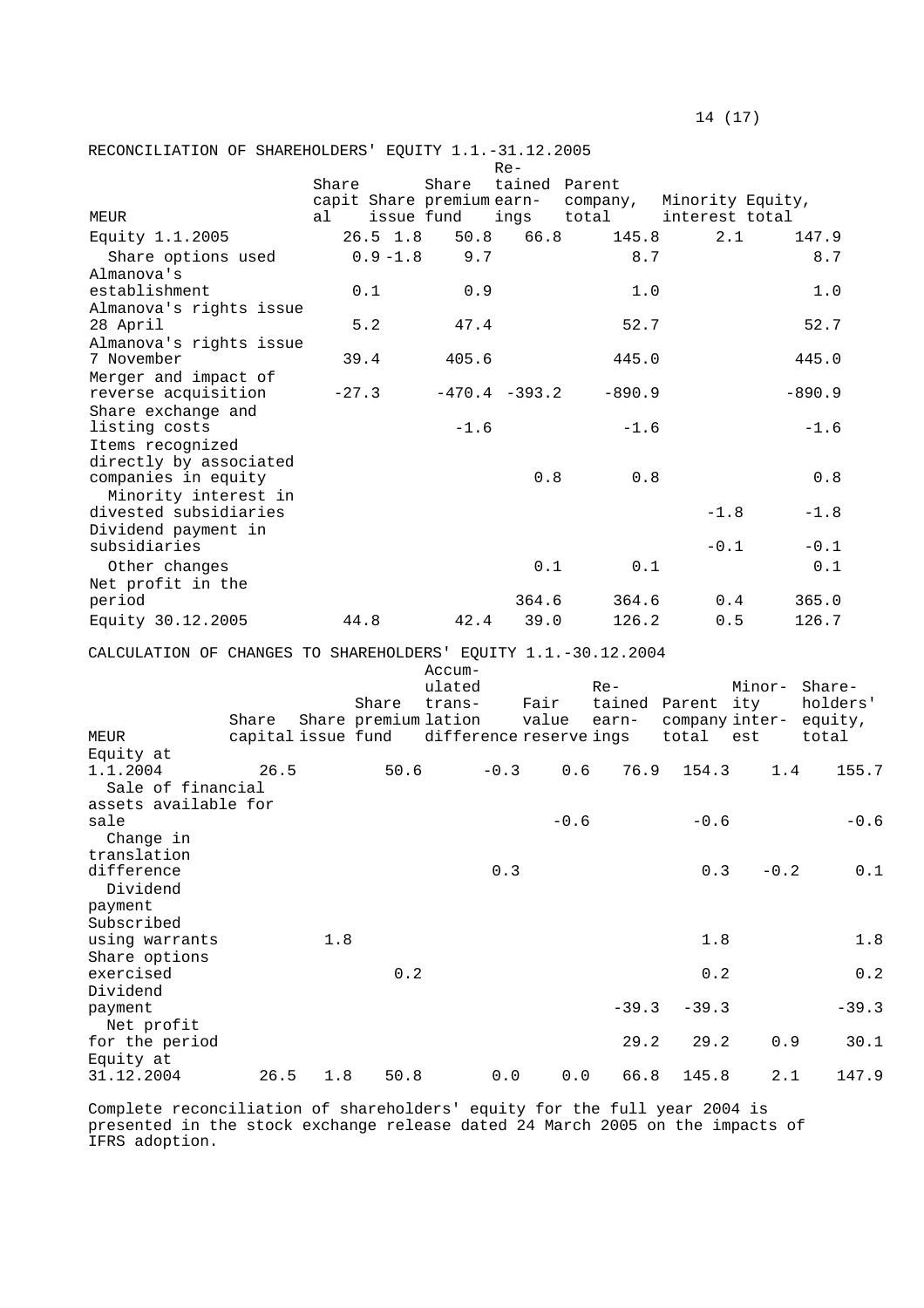| RECONCILIATION OF SHAREHOLDERS' EQUITY                                                                           |           |     |           | 31.12.2003 31.12.2004 |              |          |          |              |
|------------------------------------------------------------------------------------------------------------------|-----------|-----|-----------|-----------------------|--------------|----------|----------|--------------|
| FAS/IFRS (MEUR)                                                                                                  |           |     |           |                       |              |          |          |              |
| FAS Shareholders' equity                                                                                         |           |     |           |                       | 167.0        |          |          | 150.2        |
| IAS 17 Leases, and sale and leaseback                                                                            |           |     |           |                       | $-10.0$      |          |          | $-10.0$      |
| transactions                                                                                                     |           |     |           |                       |              |          |          |              |
| IAS 19 Employee benefits                                                                                         |           |     |           |                       | $-1.0$       |          |          | $-1.0$       |
| IAS 16 Property, plant and equipment                                                                             |           |     |           |                       | $-0.6$       |          |          | $-0.6$       |
| IAS 36 Impairment of assets                                                                                      |           |     |           |                       | $-0.3$       |          |          | $-0.3$       |
| IAS 28 Investments in associated companies                                                                       |           |     |           |                       | $-4.8$       |          |          | $-4.8$       |
| IAS 39 Financial instruments                                                                                     |           |     |           |                       | 0.8          |          |          | 0.0          |
| IAS 12 Income taxes                                                                                              |           |     |           |                       | 3.2          |          |          | 3.4          |
| Change in net profit for the period FAS/IFRS<br>Shareholders' equity belonging to parent company<br>holders IFRS |           |     |           |                       | 0.0<br>154.3 |          |          | 8.9<br>145.8 |
| Minority interest                                                                                                |           |     |           |                       | 1.4          |          |          | 2.1          |
| FAS Shareholders' equity                                                                                         |           |     |           |                       | 155.7        |          |          | 147.9        |
|                                                                                                                  |           |     | 2005      |                       |              | 2004     |          |              |
| CASH FLOW STATEMENT                                                                                              |           |     | $1 - 12$  |                       |              | $1 - 12$ |          |              |
| Ongoing operations:                                                                                              |           |     |           |                       |              |          |          |              |
| Operations                                                                                                       |           |     |           |                       |              |          |          |              |
| Net profit for the period                                                                                        |           |     |           |                       | 39.0         |          |          | 21.4         |
| Adjustments                                                                                                      |           |     |           |                       | 8.8          |          |          | 27.3         |
| Change in working capital                                                                                        |           |     |           |                       | 1.3          |          |          | $-1.5$       |
| Financial items and taxes                                                                                        |           |     | $-15.4$   |                       |              |          | $-1.1$   |              |
| Cash flow from operating activities total                                                                        |           |     |           |                       | 33.7         |          |          | 46.1         |
| Cash flow after investing activities                                                                             |           |     |           |                       | $-12.0$      |          |          | $-1.2$       |
| Cash flow before financing activities                                                                            |           |     |           |                       | 21.7         |          |          | 44.9         |
| Cash flow from financing activities                                                                              |           |     |           |                       | $-438.1$     |          |          | $-42.7$      |
| Discontinued operations:                                                                                         |           |     |           |                       |              |          |          |              |
| Cash flow from operating activities                                                                              |           |     |           |                       | $-1.3$       |          |          | 21.5         |
| Cash flow from investing activities                                                                              |           |     |           |                       | 383.2        |          |          | 0.2          |
| Cash flow from financing activities                                                                              |           |     |           |                       | 81.6         |          |          |              |
|                                                                                                                  |           |     |           |                       |              |          |          | $-25.5$      |
| Change in cash and bank (increase +/decrease -)                                                                  |           |     |           |                       | 47.1         |          |          | $-1.6$       |
| Cash and bank at beginning of period                                                                             |           |     |           |                       | 22.5         |          |          | 24.1         |
| Cash and bank at end of period                                                                                   |           |     |           |                       | 69.6         |          |          | 22.5         |
|                                                                                                                  |           |     |           |                       |              |          |          |              |
|                                                                                                                  | 2005      |     | 2004      |                       | 2005         |          | 2004     |              |
| GROUP INVESTMENTS (MEUR)                                                                                         | $10 - 12$ |     | $10 - 12$ |                       | $1 - 12$     |          | $1 - 12$ |              |
| Gross capital expenditure, ongoing<br>operations                                                                 |           | 3.2 |           | 3.5                   |              | 19.7     |          | 8.9          |
| Gross capital expenditure, discontinued                                                                          |           |     |           |                       |              |          |          |              |
| operations<br>Gross capital expenditure on fixed                                                                 |           | 0.0 |           | 1.8                   |              | 2.7      |          | 5.2          |
| assets                                                                                                           | 3.2       |     |           | 5.3                   |              | 22.4     |          | 14.1         |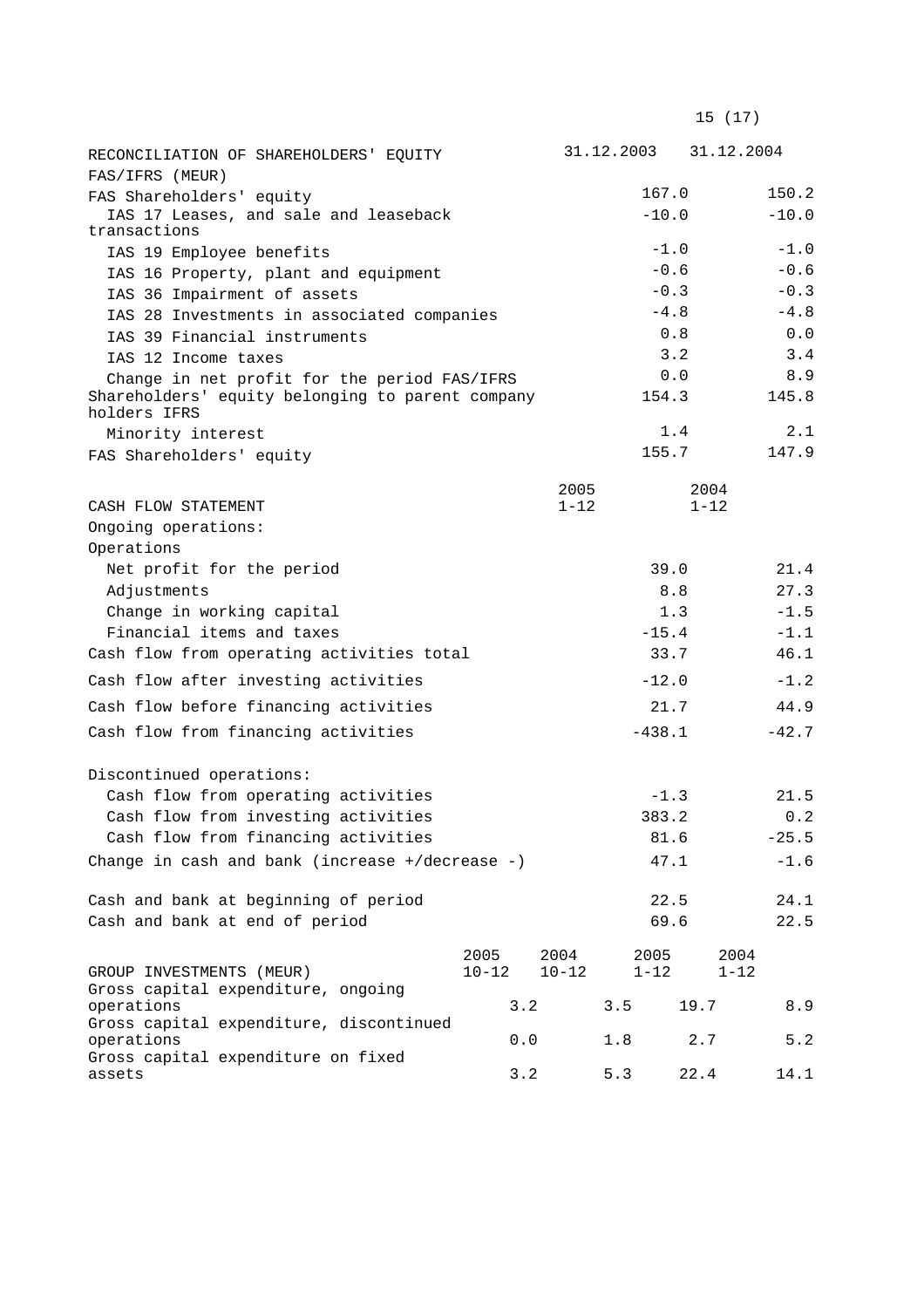|                                                 |                       | 16 (17) |
|-------------------------------------------------|-----------------------|---------|
| GROUP CONTIGENT LIABILITIES (MEUR)              | 31.12.2005 31.12.2004 |         |
| Collateral for own commitments                  |                       |         |
| Mortgages on land and buildings                 | 0.0                   | 0.0     |
| Chattel mortgages                               | 0.0                   | 0.1     |
| Other own commitments                           |                       |         |
| Other commitments                               | 2.3                   | 2.5     |
| Minimum rents payable on other rent agreements: |                       |         |
| Within one year                                 | 4.7                   | 5.4     |
| Within 1-5 years                                | 13.3                  | 14.7    |
| After five years                                | 13.2                  | 17.7    |
| Total                                           | 31.3                  | 37.8    |

Accounting principles

This report has been prepared applying the recognition and measurement principles of IFRS.

Alma Media Group adopted the International Financial Reporting Standards (IFRS) in its interim and year-end reports from the beginning of 2005. The IFRS opening balance sheet at 1 January 2004 has been prepared using the Standards and Interpretations currently in force.

The main differences in accounting principles between the interim report prepared according to IFRS and the earlier interim and annual reports prepared according to FAS are described in Alma Media's IFRS transition release dated 23 March 2005.

A reverse acquisition means that the acquiring party in the consolidated financial statements is the old Alma Media Corporation (corporate ID code 1449580-9) and the company being acquired is the Group's existing legal parent company Alma Media Corporation (formerly Almanova Corporation, corporate ID code 1944757-4). The consolidated financial statements have been prepared in the name of the current legal parent company but in the consolidated accounts continuity refers to the accounts of the old Alma Media. This means that the carrying values in the old Alma Media's accounts continue unchanged after the merger. The accounting period is 12 months and the comparison figures are the comparison figures of the old Alma Media Group. The merger of the acquired company (Almanova Corporation, now Alma Media Corporation) does not give rise to new goodwill in the consolidated balance sheet.

The figures in this bulletin are unaudited.

Use of estimates

This bulletin contains certain statements that are estimates based on management's best knowledge at the time they were made. For this reason they contain risks and uncertainty. The estimates could change in the event of significant changes in business conditions.

Alma Media publishes its interim report for the first three months of 2006 at 9.30 am on Thursday, 27 April 2006.

ALMA MEDIA CORPORATION Board of Directors

DISTRIBUTION: Helsinki Exchanges, principal media